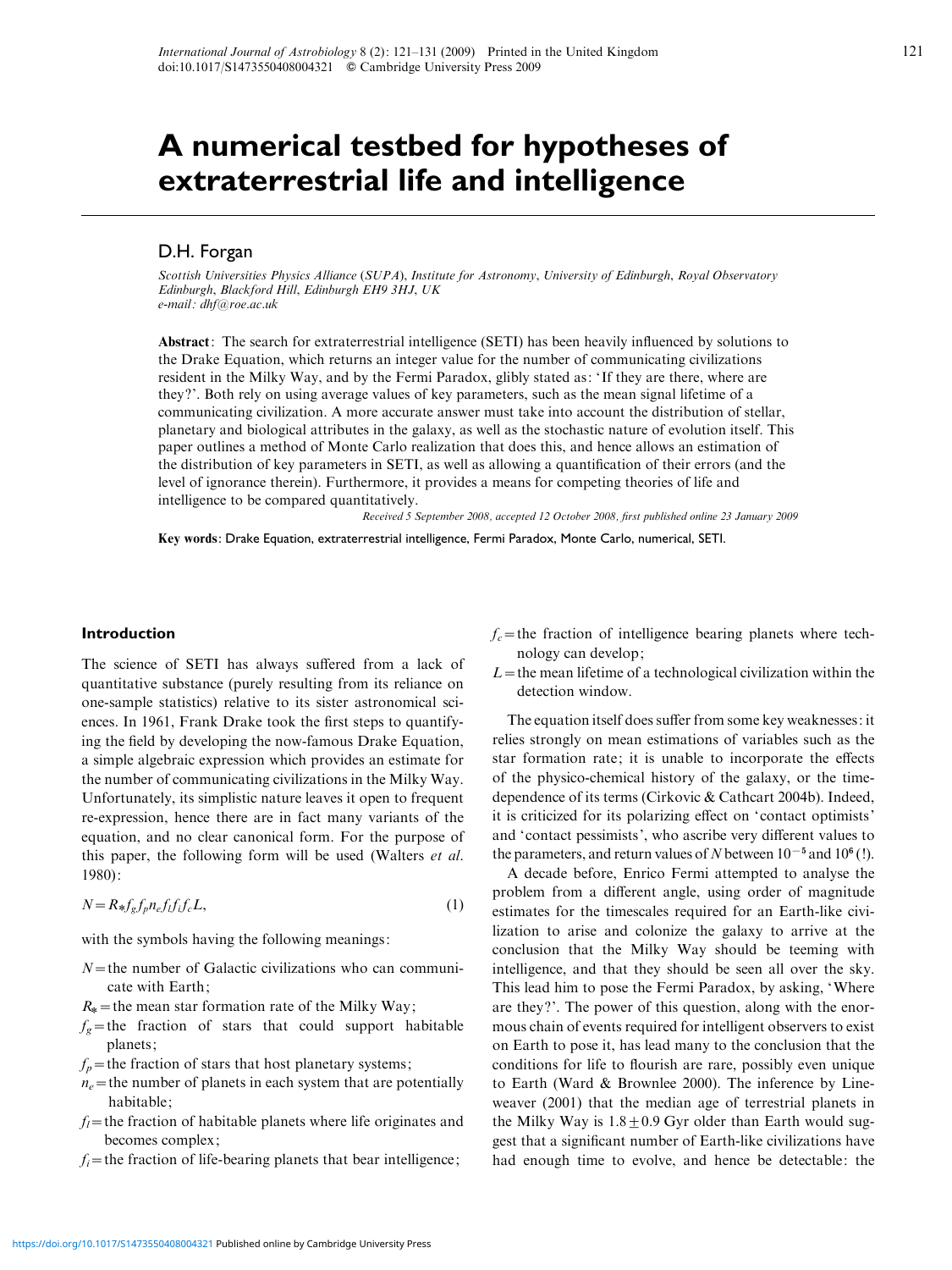absence of such detection lends weight to the so-called 'Rare Earth' hypothesis. However, there have been many posited solutions to the Fermi Paradox that allow ETI to be prevalent, such as:

- they are already here, in hiding;
- contact with Earth is forbidden for ethical reasons;
- they were here, but they are now extinct;
- . they will be here, if Mankind can survive long enough.

Some of these answers are inherently sociological, and are difficult to model. Others are dependent on the evolution of the galaxy and its stars, and are much more straightforward to verify. As a whole, astrobiologists are at a tremendous advantage in comparison with Drake and Fermi: the development of astronomy over the last fifty years – in particular the discovery of the first extra solar planet (Mayor et al. 1995) and some hundreds thereafter, as well as the concepts of habitable zones, both stellar (Hart 1979) and galactic (Lineweaver et al. 2004) – have allowed a more in-depth analysis of the problem. However, the key issue still affecting SETI (and astrobiology as a whole) is that there is no consensus as to how to assign values to the key biological parameters involved in the Drake Equation and Fermi Paradox. Furthermore, there are no means of assigning confidence limits or errors to these parameters, and therefore no way of comparing hypotheses for life (e.g. panspermia (for a review, see Dose (1986)) or the 'Rare Earth' hypothesis (Ward & Brownlee 2000)). This paper outlines a means for applying Monte Carlo Realization techniques to investigate the parameter space of intelligent civilizations more rigorously, and to help assign errors to the resulting distributions of life and intelligence.

The paper is organized as follows: in the following section the techniques are described; in the Inputs section the input data is discussed; in the Results section the results from several tests are shown, and in the Conclusions the method is reviewed.

### Method

The overall procedure can be neatly summarized as:

- 1. generate a galaxy of  $N_*$  stars, with parameters that share the same distribution as observations;
- 2. generate planetary systems for these stars;
- 3. assign life to some of the planets depending on their parameters (e.g. distance from the habitable zone);
- 4. for each life-bearing planet, follow life's evolution into intelligence using stochastic equations.

This will produce one Monte Carlo Realization (MCR) of the Milky Way in its entirety. The concept of using MCR techniques in astrobiology is itself not new: recent work by Vukotic & Cirkovic (2007, 2008) uses similar procedures to investigate timescale forcing by global regulation mechanisms such as those suggested by Annis (1999). In order to provide error estimates, this procedure must be repeated many times, so as to produce many MCRs, and to hence produce results with a well-defined sample mean and sample standard deviation. The procedure relies on generating parameters in three categories: stellar, planetary and biological.



Fig. 1. The stellar IMF used in this work (Scalo & Miller 1979). This is an example produced as part of a single MCR.

#### Stellar properties

The study of stars in the Milky Way has been extensive, and their properties are well-constrained. Assuming the stars concerned are all main sequence objects allows much of their characteristics to be determined by their mass. Stellar masses are randomly sampled to reproduce the observed initial mass function (IMF) of the Milky Way, which is taken from Scalo & Miller (1979) (see Fig. 1).

Stellar radii can then be calculated using (Prialnik 2000):

$$
\frac{R_{*}}{R_{\odot}} = \left[\frac{M_{*}}{M_{\odot}}\right]^{\frac{n-1}{n+3}},\tag{2}
$$

where  $n=4$  if the primary fusion mechanism is the p–p chain  $(M_* \leq 1.1 M_{\odot})$ , and  $n=16$  if the primary fusion mechanism is the CNO cycle  $(M_*>1.1M_{\odot})$ . (Please note that in this paper, the subscript  $\odot$  denotes the Sun, e.g.  $M_{\odot}$  indicates the value of one solar mass.) The luminosity is calculated using a simple mass-luminosity relation:

$$
\frac{L_*}{L_{\odot}} = \left[\frac{M*}{M_{\odot}}\right]^3.
$$
\n(3)

The main sequence lifetime therefore is

$$
\frac{t_{MS}}{t_{MS,\odot}} = \left[\frac{M*}{M_{\odot}}\right]^{-2}.\tag{4}
$$

The stars' effective temperature can be calculated, assuming a black body:

$$
T_* = \left[\frac{L_*}{4\pi R_*^2 \sigma_{SB}}\right]^{1/4}.\tag{5}
$$

The star's age is sampled to reproduce the star formation history of the Milky Way (Twarog 1980), see Fig. 2.

The metallicity of the star is dependent on the metallicity gradient in the galaxy, and hence its galactocentric radius,  $r_{gal}$ . This is sampled so that the surface mass density of the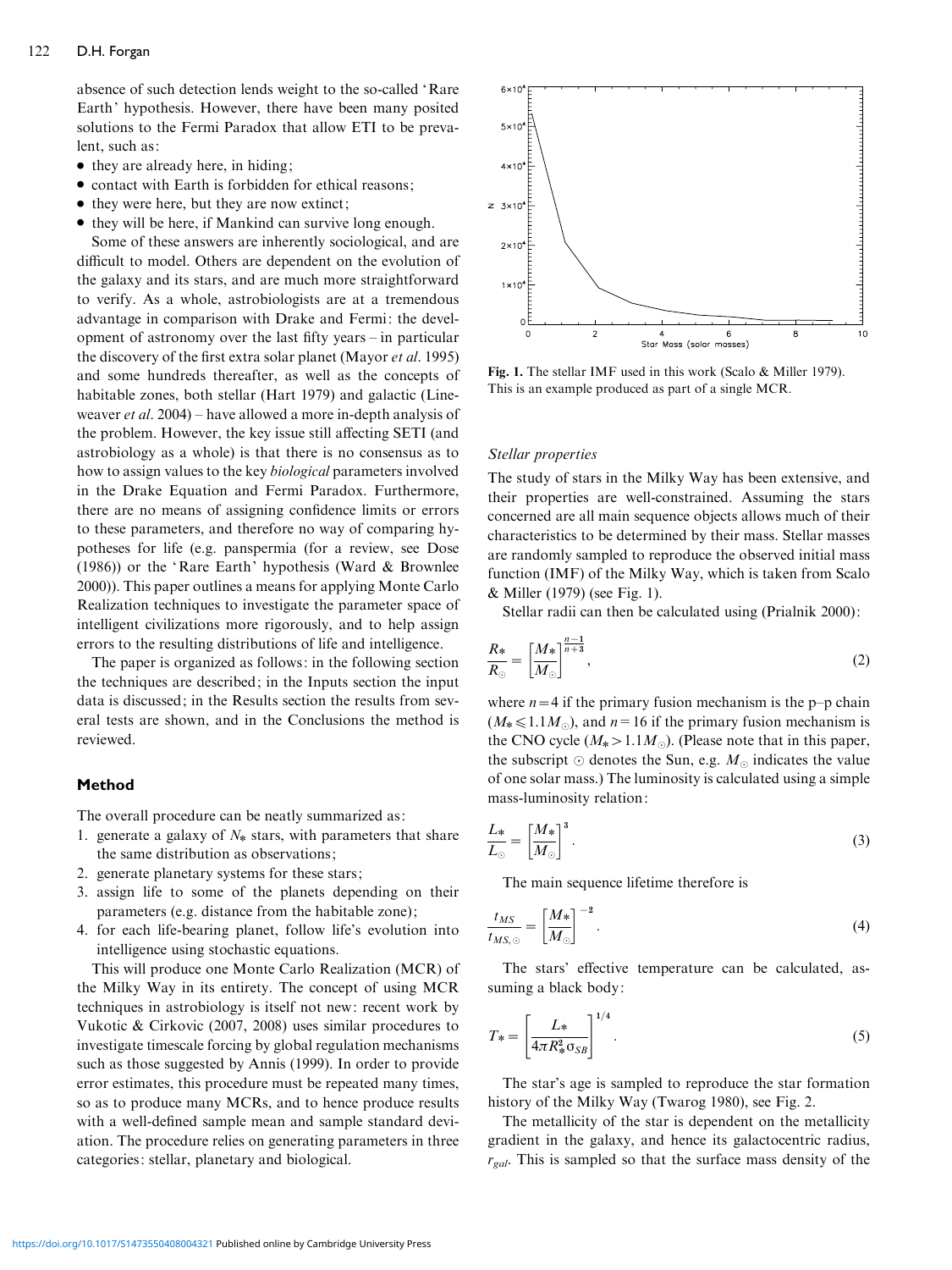

Fig. 2. The star formation history used in this work (Twarog 1980).



Fig. 3. An example star map, taken from one MCR. Brighter areas indicate greater stellar mass.

galaxy is equivalent to that of the Milky Way (assuming a simple two-dimensional disc structure):

$$
\Sigma(r_{gal}) = \Sigma_0 e^{-r_{gal}/r_h},\tag{6}
$$

where  $r_h$  is the galactic scale length (taken to be 3.5 kpc). Therefore, given its galactocentric radius, the metallicity of the star, in terms of  $\left[\frac{Fe}{H}\right]$ , is calculated using the simple parametrization of the abundance gradient:

$$
Z_* = -z_{grad} \log \left( \frac{r_{gal}}{r_{gal,\odot}} \right),\tag{7}
$$

where  $z_{grad}$  is taken to be 0.07 (Hou *et al.* 2000). The star is then placed at its galactocentric radius into one of four logarithmic spiral arms (mimicking the four main logarithmic spiral arms of the Milky Way, see Fig. 3).

Finally, stars are assigned planets based on their metallicity (sampling the current relations for extrasolar planets, see Figs 4, 5 and 6). Some stars will have no planets, some will have only one, and some may have multiple systems (based



Fig. 4. The planetary mass function, constructed from the Exoplanet Encyclopedia data (http://exoplanet.eu).

on the multiplicity of current extrasolar planetary systems). (Although not considered here, it should be noted that too high a metallicity may be as negative a factor as low metallicity, as high metallicity systems will tend to produce ocean worlds (Leger et al. 2004), which may prove hostile to the formation of intelligent life.)

#### Planetary properties

Since the discovery of 51 Peg B (Mayor et al. 1995), the data garnered on exoplanets has grown at an increasing rate. At the time of writing, there are over 300 known exoplanets, discovered with a variety of observational techniques (radial velocity, transits, microlensing, etc). This data provides distributions of planetary parameters that can be sampled from the planetary mass function (PMF), the distribution of planetary orbital radii, and the host star metallicity distribution.

Therefore, as with the stellar parameters, a population of planets can be created around the parent stars, with statistical properties matching what can be observed. However, this statistical data is still subject to strong observational bias, and the catalogues are still strongly incomplete. There is insufficient data to reproduce a distribution of terrestrial planets: therefore it is assumed that life evolves around the satellites of the planets simulated here. In essence, this constitutes a lower limit on the number of inhabited planets: the work of Ida and Lin (2004) shows that, as a function of metallicity, habitable terrestrial planets are comparable in frequency (or higher) than currently detectable giant planets. This data is hence still useful for illustrating the efficacy of the Monte Carlo method (at least, until observations of terrestrial exoplanets become statistically viable). All this should be borne in mind when the results of this work are considered (Figs 4 and 5).

Two further parameters to be sampled, for which observational data is difficult to obtain, are  $P_{life}$ , the probability that life can originate on a given planet, and  $N_{resets}$ , the number of biologically damaging events that a planet will experience during the evolution of its indigenous life (such as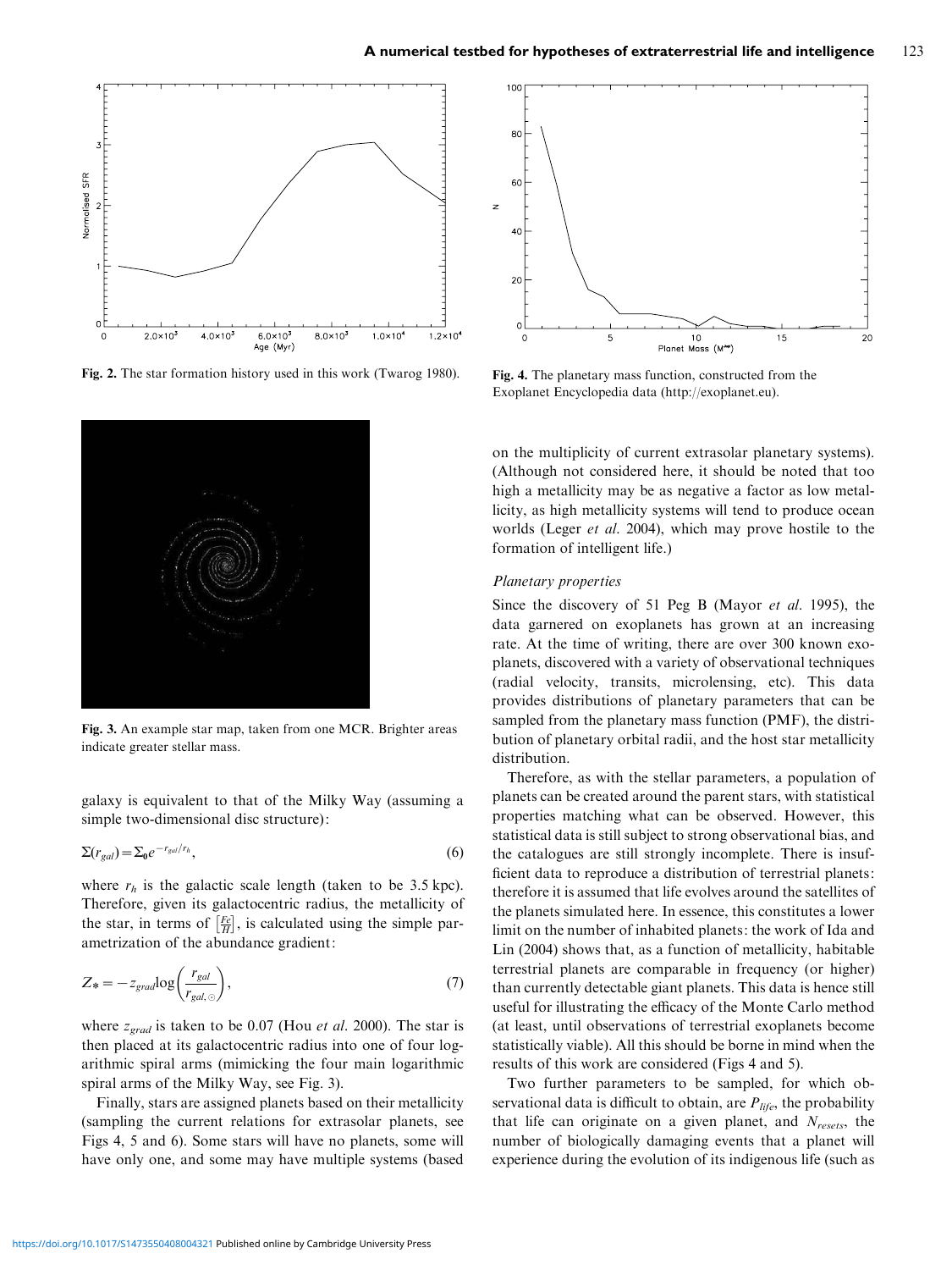

Fig. 5. The distribution of planetary orbital radii, constructed from the Exoplanet Encyclopedia data (http://exoplanet.eu).



Fig. 6. The distribution of host star metallicity, constructed from the Exoplanet Encyclopedia data (http://exoplanet.eu).

local supernovae, gamma ray bursts (Annis 1999), cometary impacts, etc). At this point, the model goes beyond relatively well-constrained parameters, and becomes hypothesis.  $N_{resets}$ is defined as a function of galactocentric radius – more resetting events (most notably SNe) occur as distance to the Galactic Centre decreases:

$$
N_{resets} = \mu_{resets,0} \left(\frac{r_{gal}}{r_{gal,\odot}}\right)^{-1},\tag{8}
$$

where  $\mu_{resets}$ , is set to 5, reflecting the so-called 'Big Five' mass extinction events in the Earth's fossil record (Raup & Sepkoski 1982). It should be noted that this is a simple parameterization: the real distribution of resetting events is more complex, in particular for short GRBs and Type I SNe, which have less well-defined spatial relationships. This simple expression is provided to prevent a blurring of the issue: future work will include a more rigorous expression. All

planetary data was collected from the Exoplanets Encyclopaedia website (http://exoplanet.eu): in total, 242 planets were used to construct the data, as these had entries in all required data fields.

#### Biological parameters

### Life parameters

The model now enters the realm of essentially pure conjecture: all the available data for these parameters is derived from observations of a single biosphere, and hence there is little that can be done to constrain these parameters (at least without making wide-ranging assumptions about the mechanisms of life as a whole). The model implicitly assumes the 'hard step' scenario of evolution (e.g. Carter 2008), i.e., life must achieve essential evolutionary goals in order to become intelligent organisms with the ability to construct sufficiently complex technological artifacts. The key biological parameters are listed as follows:

- $\bullet$   $N_{stages}$ : the number of stages life must evolve through to become intelligent;
- $\bullet$   $\tau_i$ : the time required for each of these stages to be reached;
- $\bullet$   $\tau_{int}$ : the time required for an intelligent technological civilization to form from life's creation;
- $\bullet$   $P_{annihilate}$ : the probability that a reset event will cause complete annihilation.

The intelligence timescale  $\tau_{int}$  is calculated by the following stochastic process: if life does evolve on a planet,  $N_{stages}$  is randomly sampled. The resetting events  $N_{resets}$  are placed uniformly throughout each of the stages. If  $N_{resets} > N_{stages}$ , then any given stage may suffer several reset events. Then the following procedure occurs for each stage i:

- 1.  $\tau$  is sampled:
- 2. if a reset occurs, test if that reset results in annihilation: if annihilation occurs, life is exterminated, and the process ends; otherwise, i decreases by 1;
- 3.  $\tau_{int}$  is increased by some fraction of  $\tau_i$  (or simply by  $\tau_i$  if no resets occur);
- 4. increase i by 1, and return to 1.

This procedure continues until either (a) life has reached the final stage (an intelligent technologically capable civilization has evolved), or (b) the intelligence timescale becomes greater than the main sequence lifetime of the parent star:  $\tau_{int} > \tau_{MS}$ . Once a civilization has formed, it is assumed that detectable signals or signal leakage begins to be emitted. This emission will continue until either (a) the civilization destroys itself or (b) the parent star moves off the main sequence (see next section). This in itself is a conservative estimate of the length of time a civilization may be detected, as civilizations may in fact migrate between the stars, or use stellar engineering to prolong their parent's stars life.

The  $P_{annihilate}$  parameter is defined as

$$
P_{annihilate} = 1 - e^{r_{gal} - r_{gal,\odot}}.
$$
\n(9)

Along with the metallicity gradient and the  $N_{resets}$  parameter specified in the previous sections, this defines a Galactic Habitable Zone which mimics that defined by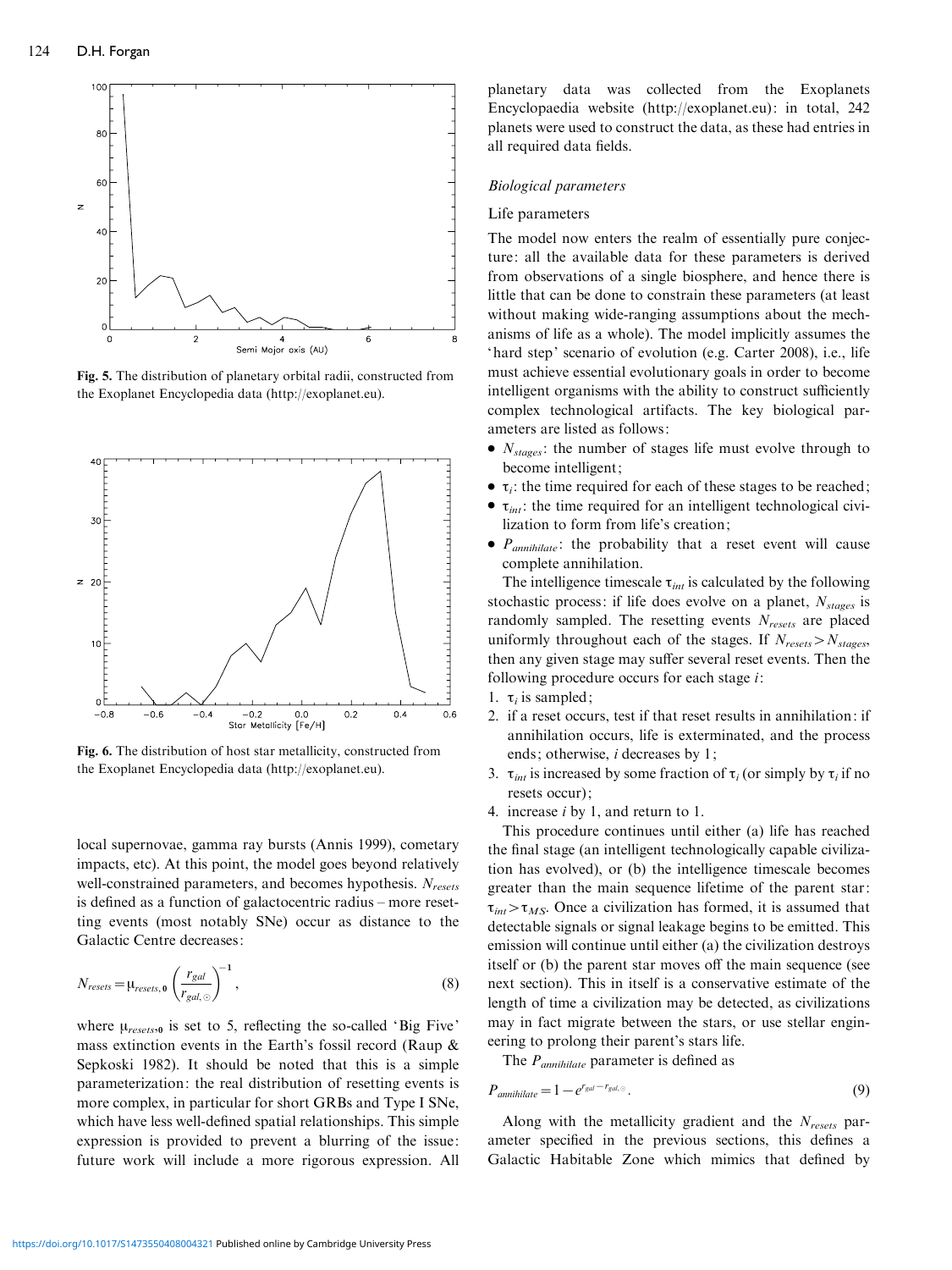Lineweaver *et al.* (2004): an annular region of the galaxy where the metallicity is sufficiently high for planets (and life) to form, and the number of biologically destructive events is sufficiently small (and their destructive capability sufficiently low) to allow life to evolve at all.

### Civilization parameters

Once a technologically capable civilization has formed, it must move through a 'fledgling phase': it is susceptible to some catastrophic event caused partially or fully by its own actions (e.g. war, plague, catastrophic climate change, botched macro-engineering projects (Cirkovic & Cathcart 2004a)). This is described by the parameter  $P_{destrov}$ : the probability that a fledgling civilization will destroy itself. If a civilization can survive this phase, it becomes sufficiently advanced to prevent such self-destruction events, and becomes stable, on a timescale  $\tau_{adv}$ . If a civilization is destroyed, then it will survive some fraction of  $\tau_{adv}$  before destruction.

What advanced civilizations can then do is at the behest of the user: civilizations may colonize all planets within their solar system, resulting in signals appearing on all planets in that system. Probes may be sent into the galaxy at large, which could define an explorable volume of the galaxy for a given advanced civilization. Civilizations may even attempt to generate new biospheres on neighbouring planets – the 'directed panspermia' model (Crick & Orgel 1973). The results in this paper assume colonization of all *uninhabited* planets in the system will occur once a civilization becomes advanced (colonization being an umbrella term for placing both manned and unmanned installations on the surface or in orbit of said planets). It is reasonable to assume that a preexisting biosphere, perhaps with intelligent life would be a more suitable candidate for colonization rather than a lifeless planet; however, to prevent statistical confusion (and to avoid dealing with the possibilities of interplanetary conflict between intelligent species) colonization occurs only on uninhabited planets.

The key civilization parameters are:

- $\bullet$   $\tau_{adv}$ : the timescale for a civilization to move from 'fledgling' to 'advanced';
- $\bullet$   $P_{\text{destroy}}$ : the probability that a fledgling civilization will destroy itself;
- $\bullet$   $L_{signal}$ : the lifetime of any signal or leakage from a civilization.

The signal lifetime of a self-destroying civilization is

$$
L_{signal} = x\tau_{adv},\tag{10}
$$

where  $x$  is a uniformly sampled number between 0 and 1. If the civilization becomes advanced, this becomes

$$
L_{signal} = \tau_{MS} - \tau_{int} \tag{11}
$$

(i.e., civilizations exist until their parent star leaves the Main Sequence). For a planet colonized by an advanced civilization, this is

$$
L_{signal} = \tau_{MS} - \tau_{int} - \tau_{adv}.
$$
\n(12)

At the end of any MCR run, each planet will have been assigned a habitation index based on its biological history:

|  | -1 Biosphere which has been annihilated<br>0 Planet is lifeless<br>1 Planet has primitive life                                               |  |
|--|----------------------------------------------------------------------------------------------------------------------------------------------|--|
|  |                                                                                                                                              |  |
|  |                                                                                                                                              |  |
|  | $I_{inhabit} = \begin{cases} 2 & \text{Planet has intelligent life} \\ 3 & \text{Planet had intelligent life, but it destroyed} \end{cases}$ |  |
|  | itself                                                                                                                                       |  |
|  | 4 Planet has an advanced civilization                                                                                                        |  |
|  | 5 Planet has been colonized by an advanced                                                                                                   |  |
|  | civilization.                                                                                                                                |  |

If the planet has habitation index 1 or 2, the biological process has been ended by the destruction of the parent star. Planets with an index of  $-1$  or 1 may contain biomarkers in their atmosphere (e.g. ozone or water spectral features), which could be detected. Planets with an index of 2 or higher will emit signals or signal leakage. Planets with an index of 4 or 5 may display evidence of a postbiological civilization or of large-scale 'macro-engineering' projects, e.g. Dyson spheres (Dyson 1960). Signals from these systems may even be consistent with those expected from Kardashev Type II civilizations (those which can harness all the energy of their parent star), and hence could produce characteristic stellar spectral signatures that Earth astronomers could detect.

### Inputs

When comparing hypotheses, it is important to keep the number of free parameters to a minimum. To achieve this, a biological version of the Copernican Principle is invoked: the Terran biosphere is not special or unique. Therefore, life on other planets will share similar values of characteristic parameters. This implies that many parameters can be held constant throughout all hypotheses: in particular, those that deal with the approach to intelligence. These are sampled from Gaussian distribution functions (assuming that each variable is the result of many subfactors, and implicitly applying the Central Limit Theorem). The mean value for  $N_{stages}$  is taken to be 6, reflecting the major stages life went through on Earth – biogenesis, the advent of bacteria, the advent of eukaryotes, combigenesis, the advent of metazoans and the birth of technological civilization (Carter 2008). 100 MCRs were produced for each hypothesis: the parameters used for all testing can be found in Table 1. The three hypotheses tested are described below.

#### The Panspermia hypothesis

This well-documented theory suggests life may spread from one originating planet to many others, causing life to form concurrently in multiple systems. In this model, if life forms on any planet in a star system, then other planets may be seeded, according to the following prescription:

$$
P_{life} = \begin{cases} 1 & \text{if planet is in stellar habitable zone} \\ e^{-\Delta R} e^{-\left(\frac{L_{*}}{L_{\odot}}\right)} & \text{if any planet in the same solar system is inhabited.} \end{cases}
$$
(14)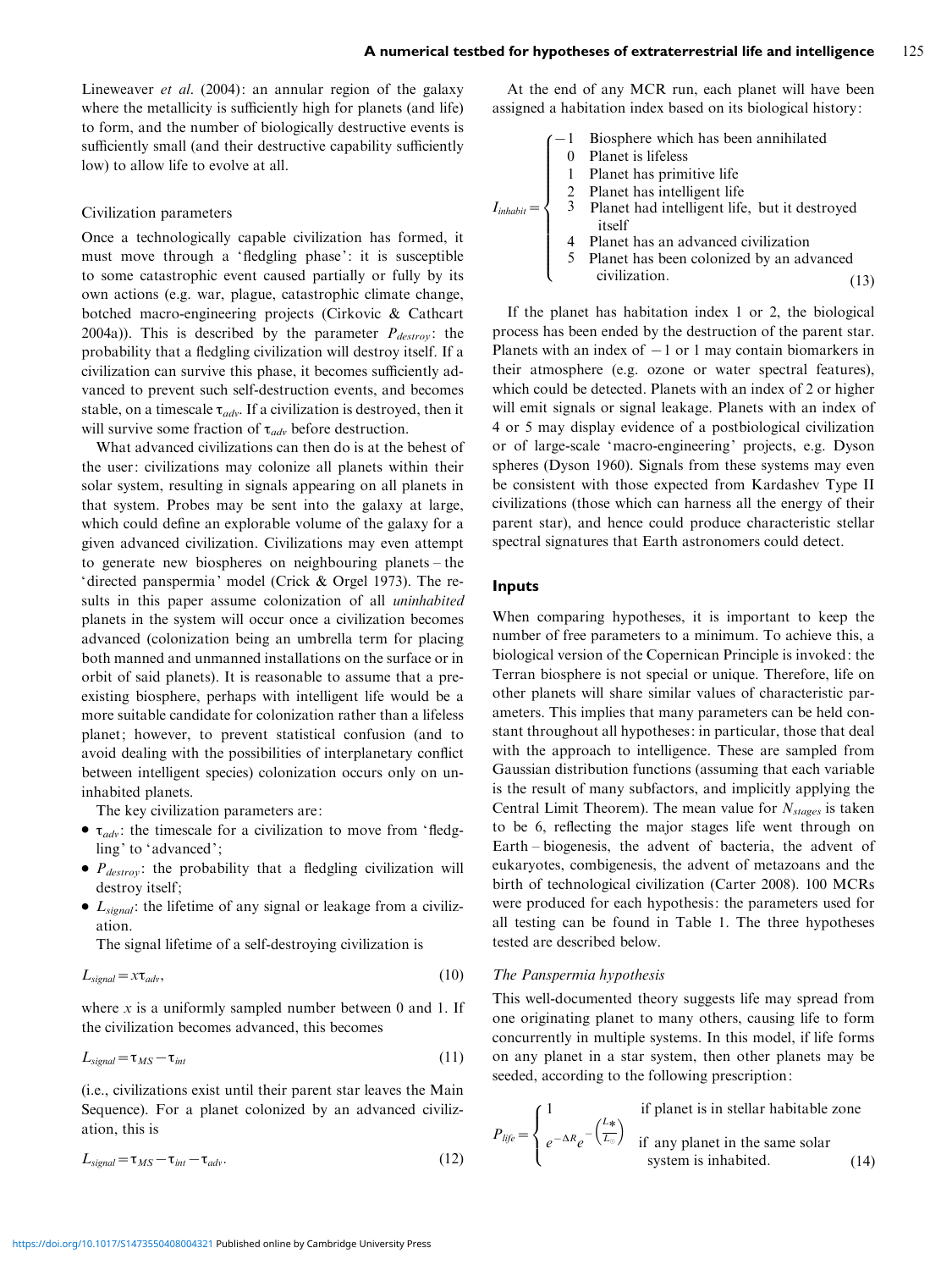Table 1. Parameters used for all hypotheses

| Hypothesis          | Parameter            | Mean                     | Standard deviation               |  |
|---------------------|----------------------|--------------------------|----------------------------------|--|
| A11                 | $N_{stages}$         | 6                        | 1                                |  |
| A11<br>$\tau_i$     |                      | $0.8 \,\mathrm{Gyr}$     | $0.25 \,\mathrm{Gyr}$            |  |
| A11<br>$\tau_{adv}$ |                      | $2.5 \times 10^{-4}$ Gyr | $1.0 \times 10^{-4}$ Gyr         |  |
|                     |                      |                          |                                  |  |
| Hypothesis          | Parameter            | Value                    |                                  |  |
| A11                 | $N_{MCR}$            | 100                      |                                  |  |
| Panspermia          | $P_{life}$           | as Eq. (14)              |                                  |  |
| Panspermia          | $P_{\text{destroy}}$ | 0.5                      |                                  |  |
| Rare Life           | $P_{life}$           | 1 (if all criteria met)  |                                  |  |
| Rare Life           | $P_{\text{destrov}}$ | 0.5                      |                                  |  |
| Tortoise and Hare   | $P_{\text{life}}$    |                          | 1 (if in stellar habitable zone) |  |
| Tortoise and Hare   | $P_{\text{destroy}}$ | as Eq. (15)              |                                  |  |

Life can move between planets if the distance between the destination planet and the original inhabited planet  $(\Delta R)$  is sufficiently small, and the stellar luminosity is sufficiently low that ionizing radiation will not destroy biological organisms in transit. It is assumed that life emerges on the original planet while a significant amount of planetary bombardment is in progress, and the seeding of other planets (from rocky fragments expelled from the inhabited planet's surface by asteroid impacts) is therefore effectively instantaneous.  $P_{\text{destroy}}$  is specified *a priori* to be 0.5, reflecting current ignorance about the development of extraterrestrial civilization.

This hypothesis restricts panspermia to planets in the same star system only: unfortunately, the model is currently incapable of modelling the interesting possibility of interstellar panspermia (Napier 2004; Wallis & Wickramasinghe 2004). This in itself is strong motivation to improve the model further, and is left as an avenue for future work.

### The Rare Life hypothesis

Due to the current dearth of data on Earth-like exoplanets, the famous 'Rare Earth hypothesis' (Ward & Brownlee 2000) cannot be tested fully. A different hypothesis is possible (assuming Jovian planets in the habitable zone may have stable Earth-like moons on which life could arise) with this code. The hypothesis is as follows. Once life arises, it is assumed to be tenacious, and can easily evolve into intelligence. However, the initial appearance of life is itself hard: the planetary niche must satisfy certain criteria before life can evolve. The criteria are:

- 1. the planet is in the stellar habitable zone;
- 2. the parent star mass is less than  $2M_{\odot}$ ;
- 3. the system has at least one extra planet (protection from bombardment);
- 4. the star's metallicity must be at least solar or higher  $(Z_* \geq Z_{\odot})$ .

If all criteria are met, then life can evolve.  $P_{\text{destroy}}$  is set to 0.5 for the same reason as previously. It should be noted again that this is significantly different from the Rare Earth hypothesis, and should not be considered as a comparison. A more accurate comparison would have the last few stages of life (the development of metazoans and intelligent life) be

Table 2. Statistics for the Panspermia hypothesis

| Variable                              | Mean                 | Standard<br>deviation |
|---------------------------------------|----------------------|-----------------------|
| $N_{\textit{planets},\textit{total}}$ | $4.7295 \times 10^8$ | 401530                |
| $N_{\text{inhabited}}$                | 690 983.63           | 53                    |
| $N_{\text{fledgling}}$                | 75923.04             | 8                     |
| $N_{destroyed}$                       | 37958.07             | 11                    |
| $N_{advanced}$                        | 37964.97             | 20                    |

rare: this would be better suited for future work after the model has been refined.

#### The Tortoise and Hare hypothesis

As a final example, this hypothesis demonstrates the ability of the code to model more sociological hypotheses. Life evolves easily on many planets, but the evolution towards intelligence and advanced civilization is more complex. Essentially, civilizations that arise too quickly are more susceptible to selfdestruction, whereas those that take longer to emerge are more likely to survive the fledgling phase. This is parameterized as

$$
P_{\text{destroy}} = \frac{\tau_0}{\tau_{\text{int}}},\tag{15}
$$

where  $\tau_0 = N_{stages}\tau_{min}$  is a normalization constant that describes the minimum evolution timescale (if  $N_{resets}=0$ , and each stage takes the minimum amount of time  $\tau_{min}$ ) (Note: if this calculation is applied to Mankind, our own destruction probability is around 0.8 (!)) If a planet is in the habitable zone, then  $P_{life}=1$ , in the same vein as the other hypotheses. It should be noted that this is an oversimplification: the potential existence of liquid water on Enceladus and Europa (both outside the solar habitable zone) suggests that  $P_{life}$ should be a distribution in orbital radius with tails that extend outside the zone; however, for the purposes of this paper, a simple step function will be sufficient.

## **Results**

#### The Panspermia hypothesis

The single number statistics for this hypothesis can be seen in Table 2. As expected, around half of all emerging civilizations destroy themselves (as  $P_{destrov} = 0.5$ ). Around 0.1% of all planets are inhabited by either primitive or intelligent life during the Galaxy's lifetime, and roughly 10% of all inhabited planets host intelligent lifeforms. Compared to the Tortoise and Hare hypothesis (see below), the inhabited fraction has not greatly increased with the possibility of seeding amongst neighbours: this is mostly due to the low multiplicity of current exoplanets (around 11%).

Figure 7 shows the Galactic Habitable Zone for this hypothesis: at low galactocentric radii, the annihilation rate increases to the point where civilizations cannot develop (although life itself can emerge there, it is quickly eradicated by destructive astrophysical events). The right panel of Fig. 7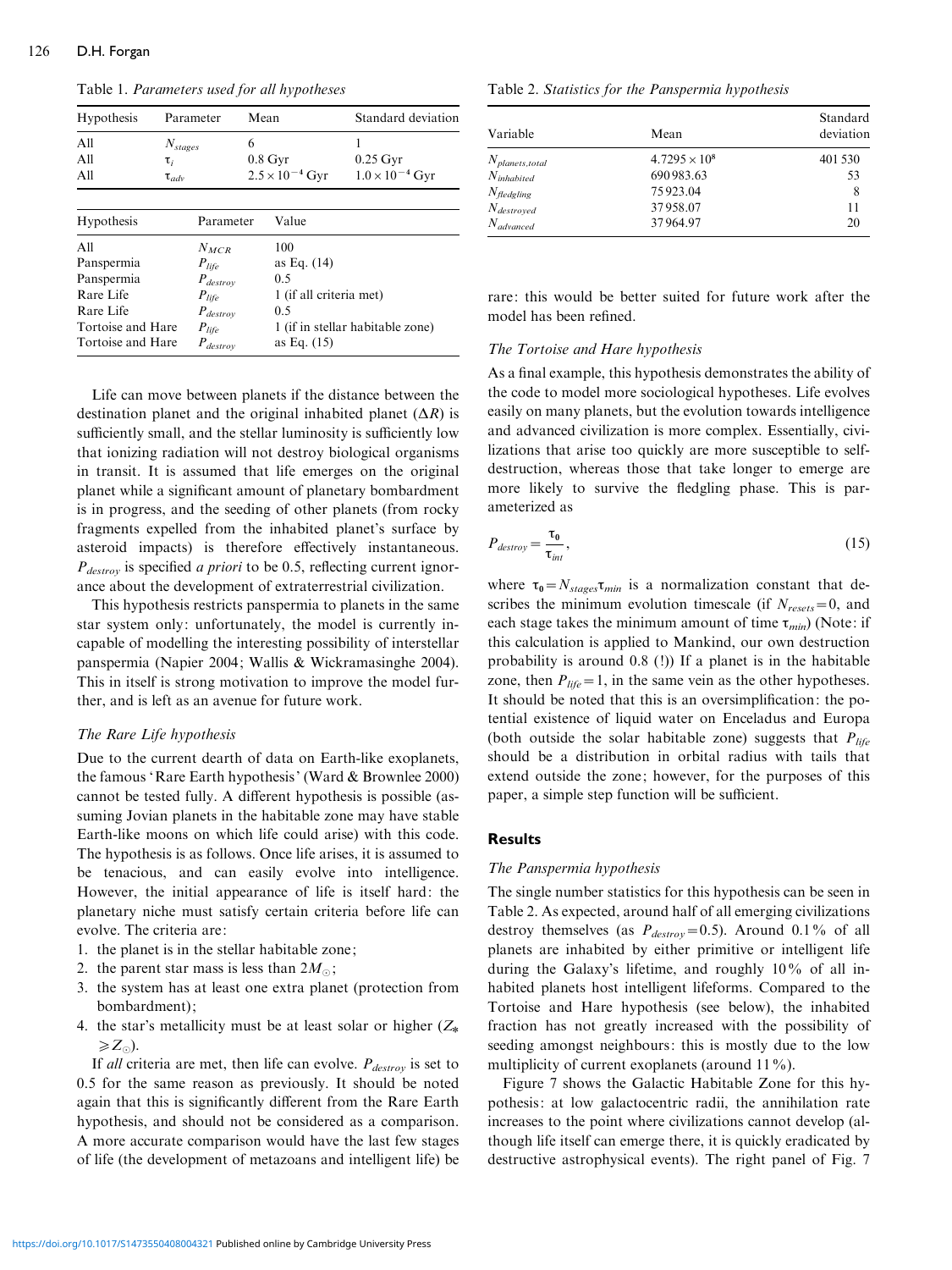

Fig. 7. The distribution of galactocentric radius (left) and habitation index (right) under the Panspermia hypothesis.



Fig. 8. The distribution of host star mass (left) and metallicity (right) under the Panspermia hypothesis.

shows the breakdown of inhabited planets by type over the life of the Galaxy. The large number of planets with index -1 (annihilated biospheres) indicates the solar systems with low galactocentric radii that are metal rich, and form planets (and hence life) more easily, but suffer rapid biological catastrophe. The colonization fraction (planets with habitation index 5) is quite low: this is most likely due to panspermia seeding reducing the number of neighbouring empty planets available for colonization.

The distribution of stellar properties for civilized planets (Fig. 8) indicates a predilection for low-mass stars. This comes from the selection bias of the so-called 'Hot Jupiters': these objects are of such low orbital radii that if they are to exist in the habitable zone, it must also be of low radius, and hence belong to a low-mass star. The metallicity reflects the Galactic Habitable Zone: civilizations have a minimum galactocentric radius, and hence a maximum metallicity. Considering the signal lifetime distribution, it is heavily influenced by the main sequence lifetime of the parent stars, which is a function of mass. Studying the mass relation, it is clear that the two are correlated. If the signals are plotted as a function of time (Fig. 9, right panel), it can be seen that the signal history undergoes a transition from low to high N around  $t \sim t_H$ , where  $t_H$  is the Hubble time (i.e., the age of the universe). This is symptomatic of the Copernican Principle

invoked to constrain the majority of the biological parameters: on average, any given civilization will have an intelligence timescale similar to ours.

### The Rare Life hypothesis

The stringent nature of this hypothesis can be seen in its decreased population of life-bearing planets in comparison to the other hypotheses (with an inhabited fraction of only  $0.01\%$ ). However, despite this stringency, there is a significant number of civilizations forming over the Galaxy's lifetime: around 1% of all life-bearing planets produce intelligent species. Again, as expected, around half of all civilizations destroy themselves (Table 3).

The distribution of galactocentric radii (Fig. 10, left panel) is quite sharply peaked: this is because life requires  $Z_* \ge Z_{\odot}$ (which is clearly seen in Fig. 11, right panel) under this hypothesis, and fixes a maximum  $r_{gal}$ , beyond which life cannot begin. Considering the habitation index (Fig. 10, right panel), it can be seen that there is a great deal of colonization occurring. This is due to the criterion that life can only develop in multiple planetary systems, and hence any intelligence that becomes advanced must take part in colonization. The distribution of star mass, although greatly reduced, is qualitatively the same as for the Panspermia hypothesis, and hence the signal lifetime has a similar distribution also (Fig. 12).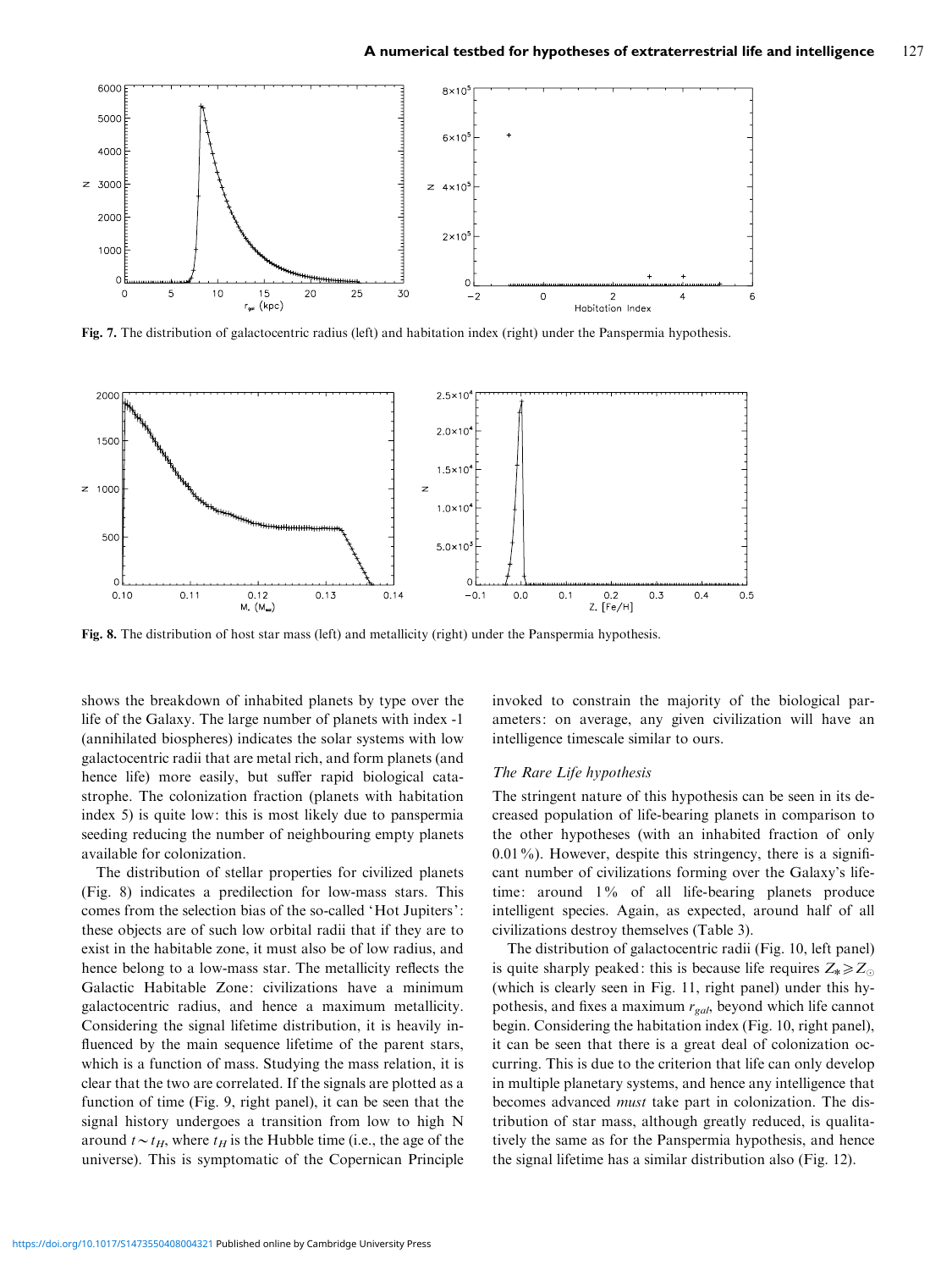

Fig. 9. The distribution of signal lifetimes (left) and the signal history of the Galaxy (right) under the Panspermia hypothesis.

Table 3. Statistics for the Rare Life hypothesis

| Variable<br>Mean                  |                     | Standard<br>deviation |  |
|-----------------------------------|---------------------|-----------------------|--|
| $N_{\text{planets},\text{total}}$ | $4.770 \times 10^8$ | 381                   |  |
| $N_{inhabited}$                   | 80090               | 22                    |  |
| $N_{\text{fledgling}}$            | 728.6               |                       |  |
| $N_{destroyed}$                   | 367.3               | 0                     |  |
| $N_{advanced}$                    | 361.2               | $\overline{2}$        |  |

### The Tortoise and Hare hypothesis

The biological data for this hypothesis is not markedly different from the Panspermia hypothesis, again with an inhabited fraction of around 0.1%. However, the true difference is in the civilization data: instead of there being an approximate 1:1 ratio between self-destruction and advancement, it can be seen that this hypothesis weakly favours self-destruction for a given fledgling civilization, with a ratio of approximately 1.38:1. Despite this, around  $4\%$  of inhabited planets develop intelligent life that survives the fledgling phase (Table 4).

The Galactic Habitable Zone is similar to that for the Panspermia hypothesis: the weak favouring of self-destruction can be seen in the right panel of Fig. 13. Comparing the data between this hypothesis and the Panspermia hypothesis, both the qualitative and the quantitative behaviour is similar. This reflects the similarity of the two hypotheses in terms of biological parameters, and that the key difference is in the sociological parameter  $P_{\text{destroy}}$  (Figs 14 and 15).

### **Conclusions**

The results for all three hypotheses show clear trends throughout. In all cases, the inhabited planets orbit low-mass stars (a symptom of the Hot Jupiter bias present in the current data); and the signal lifetimes are correspondingly dependent on these masses (as expected, given its functional form). The signal history of all three hypotheses shows a period of transition between low-signal number and highsignal number at around  $t \sim t_H$ , again symptomatic of the

Biological Copernican Principle used to constrain  $\tau_i$ ,  $N_{stages}$ etc.

This paper has outlined a means by which key SETI variables can be estimated, taking into account the diverse planetary niches that are known to exist in the Milky Way and the stochastic evolutionary nature of life, as well as providing estimates of errors on these variables. However, two notes of caution must be offered.

- 1. The reader may be suspicious of the high precision of the statistics quoted. It is worth noting that the standard deviations of these results are indeed low, and the data is precise, but its accuracy is not as certain. The output data will only be as useful as the input data will allow (the perennial 'garbage in, garbage out' problem). Current data on exoplanets, while improving daily, is still insufficient to explore the parameter space in mass and orbital radii, and as such all results here are very much incomplete. Conversely, as observations improve and catalogues attain higher completeness, the efficacy of the MCR method also improves. Future studies will also consider planetary parameters that are sampled as to match current planet formation theory, rather than current observations.
- 2. The method currently does not produce a realistic age metallicity relation (AMR). Age, metallicity and galactocentric radius are intrinsically linked in this setup: to obtain realistic data for all three self-consistently requires an improved three-dimensional galaxy model that takes into account its various components (the bulge, the bar, etc), as well as the time evolution of the Galaxy. Future work will attempt to incorporate a more holistic model that allows all three parameters to be sampled correctly. In particular, future efforts will be able to take advantage of better numerical models for the star formation history (e.g. Rocha-Pinto et al. 2000), and the spatial distribution of stars (e.g. Dehnen & Binney 1998).

Although this paper applies the 'hard step scenario' to the biological processes modelled, the method itself is flexible enough to allow other means of evolving life and intelligence. The minutiae of how exactly the biological parameters are calculated do not affect the overall concept: this work has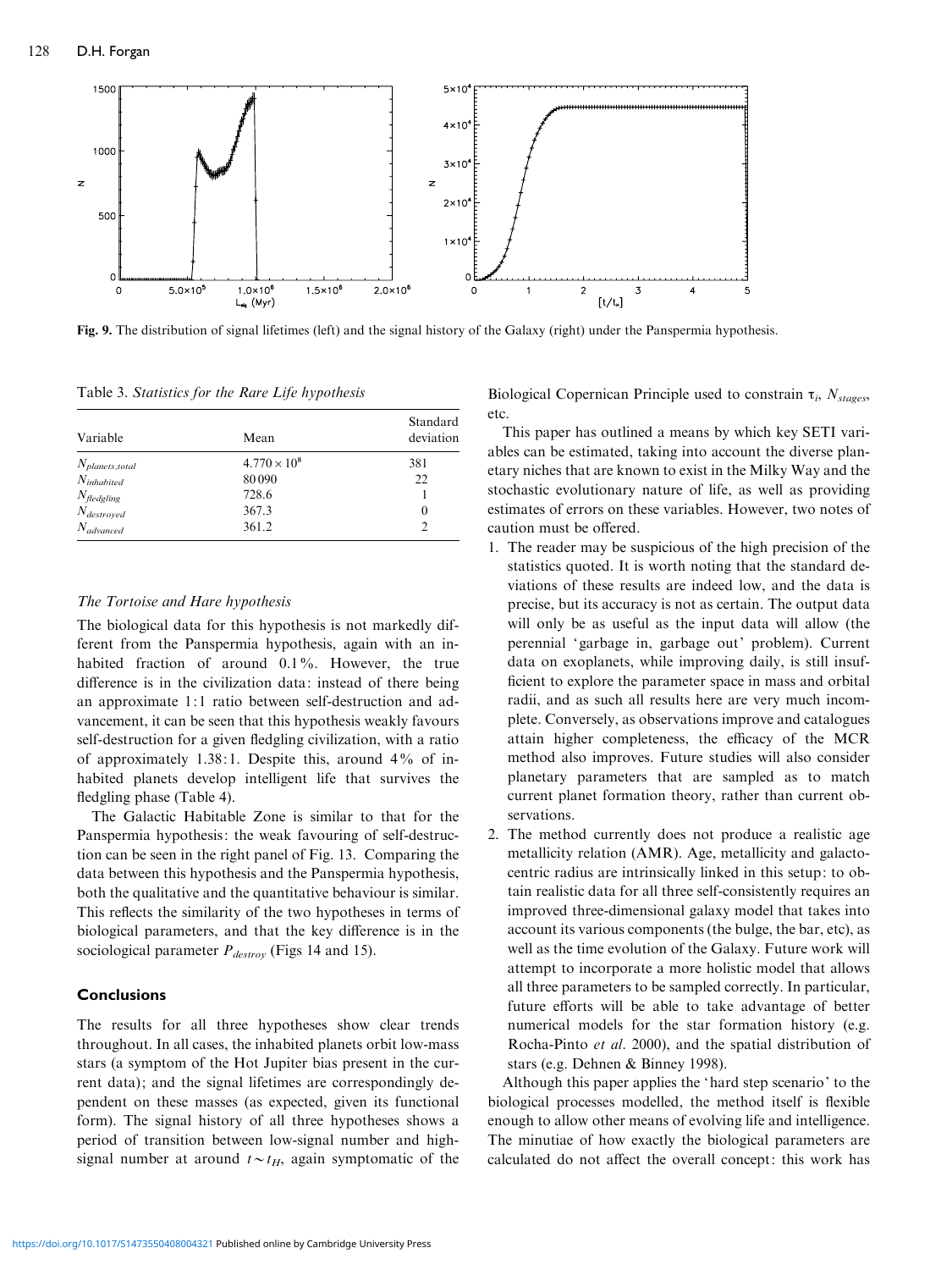

Fig. 10. The distribution of galactocentric radius (left) and habitation index (right) under the Rare Life hypothesis.



Fig. 11. The distribution of host star mass (left) and metallicity (right) under the Rare Life hypothesis.



Fig. 12. The distribution of signal lifetimes (left) and the signal history of the Galaxy (right) under the Rare Life hypothesis.

Table 4. Statistics for the Tortoise and Hare hypothesis

| Variable                          | Mean                | Standard<br>deviation |
|-----------------------------------|---------------------|-----------------------|
| $N_{\text{planets},\text{total}}$ | $4.770 \times 10^8$ | 1593                  |
| $N_{inhabited}$                   | 684 399.26          |                       |
| $N_{\text{fledgling}}$            | 75 200.3            | 20                    |
| N <sub>destroyed</sub>            | 43 626.82           |                       |
| $N_{advanced}$                    | 31 573.52           | 20                    |

shown that it is possible to simulate a realistic backdrop (in terms of stars and planets) for the evolution of ETI, whether it is modelled by the 'hard step' scenario or by some other stochastic method. Incorporating new empirical input from the next generation of terrestrial planet finders, e.g. Kepler (Borucki et al. 2008), as well as other astrobiological research into the model, alongside new theoretical input by adding more realistic physics and biology will strengthen the efficacy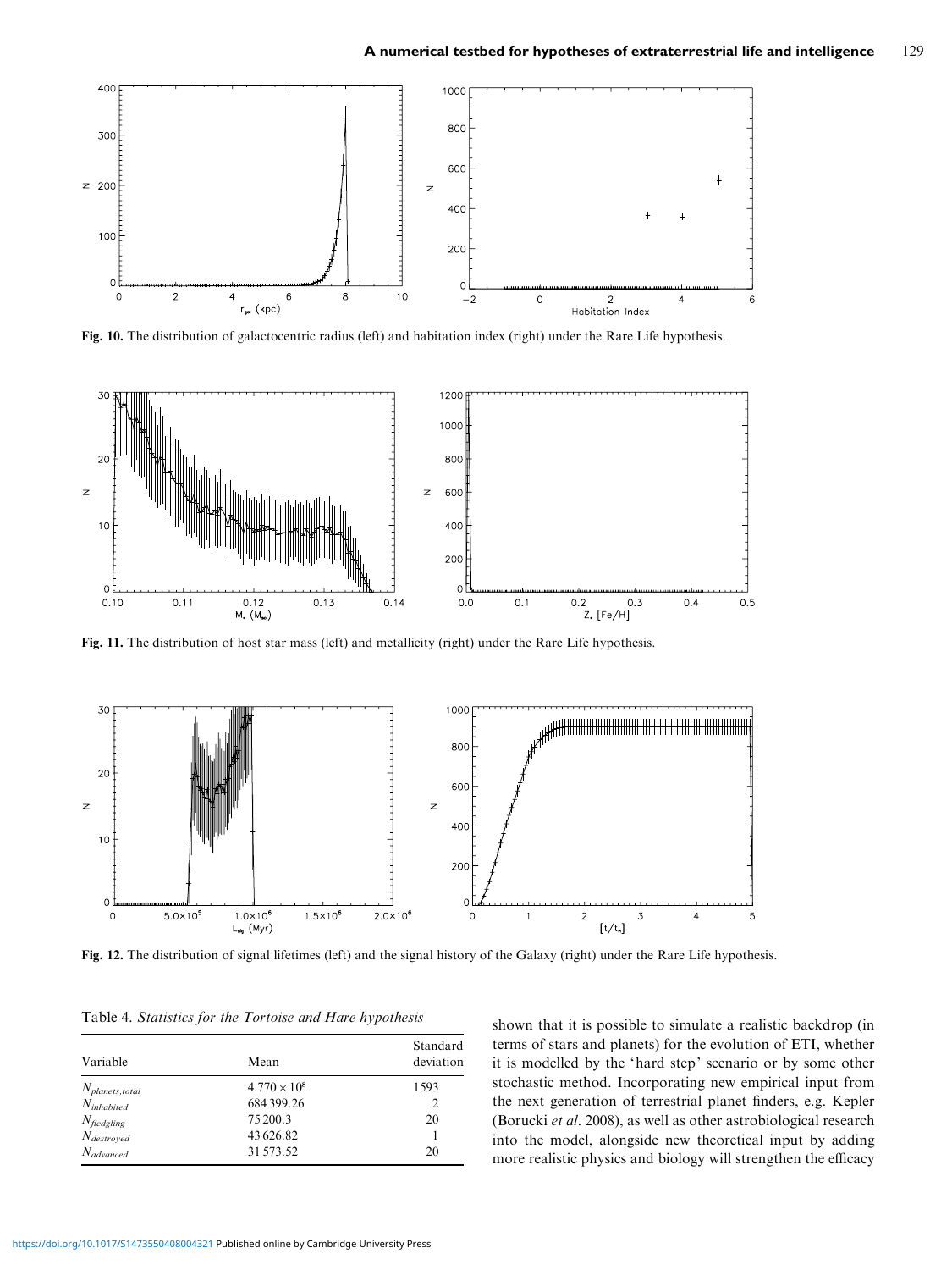

Fig. 13. The distribution of galactocentric radius (left) and habitation index (right) under the Tortoise and Hare hypothesis.



Fig. 14. The distribution of host star mass (left) and metallicity (right) under the Tortoise and Hare hypothesis.



Fig. 15. The distribution of signal lifetimes (left) and the signal history of the Galaxy (right) under the Tortoise and Hare hypothesis.

of this Monte Carlo technique, providing a new avenue of SETI research, and a means to bring many disparate areas of astronomical research together.

### Acknowledgements

The author would like to thank the referee for valuable comments and suggestions that greatly improved this paper. The simulations described in this paper were carried out using high-performance computing funded by the Scottish Universities Physics Alliance (SUPA).

#### References

Annis, J. (1999). J. Br. Interplanet. Soc. 52, 19–22.

- Borucki, W., Koch, D., Basri, G., Batalha, N., Brown, T., Caldwell, D., Christensen-Dalsgaard, J., Cochran, W., Dunham, E., Gautier, T.N. et al. (2008). In Proc. IAU, 249, October 22nd–26th 2007, Suzhou, China. Cambridge University Press (2008) pp. 17–24.
- Carter, B. (2008). Int. J. Astrobiology 7, 178–182.
- Cirkovic, M.M. & Cathcart, R.B. (2004a). J. Br. Interplanet. Soc. 57, 209–215.
- Cirkovic, M.M. & Cathcart, R.B. (2004b). Astrobiology 4, 225–231.
- Crick, F.H.C. & Orgel, L.E. (1973). Icarus 19, 341–346.
- Dehnen, W. & Binney, J. (1998). Mon. Not. R. Astron. Soc. 294, 429.